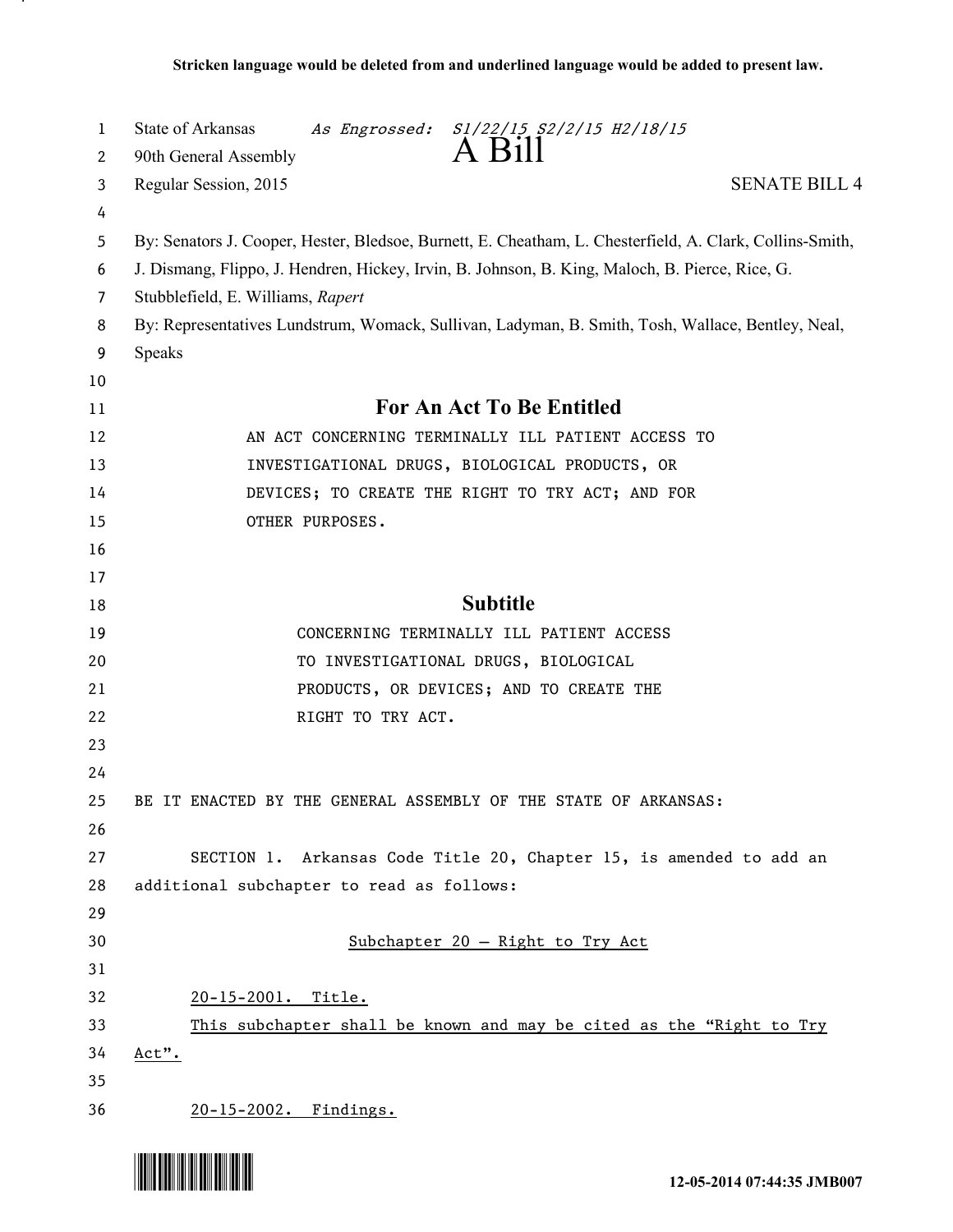| 1  | It is found and determined by the General Assembly of the State of            |
|----|-------------------------------------------------------------------------------|
| 2  | Arkansas that:                                                                |
| 3  | The process of approval for investigational drugs,<br>(1)                     |
| 4  | biological products, and devices in the United States often takes many years; |
| 5  | (2) Patients who have a terminal disease do not have the luxury               |
| 6  | of waiting until an investigational drug, biological product, or device       |
| 7  | receives final approval;                                                      |
| 8  | The standards of the United States Food and Drug<br>(3)                       |
| 9  | Administration for the use of investigational drugs, biological products, and |
| 10 | devices may deny the benefits of potentially life-saving treatments to        |
| 11 | terminally ill patients;                                                      |
| 12 | The State of Arkansas recognizes that patients who have a<br>(4)              |
| 13 | terminal disease have a fundamental right to attempt to pursue the            |
| 14 | preservation of their own lives by accessing available investigational drugs, |
| 15 | biological products, and devices; and                                         |
| 16 | The use of available investigational drugs, biological<br>(5)                 |
| 17 | products, or devices is a decision that should be made by the patient with a  |
| 18 | terminal disease in consultation with his or her physician.                   |
| 19 |                                                                               |
| 20 | 20-15-2003. Definitions.                                                      |
| 21 | As used in this subchapter:                                                   |
| 22 | (1) "Eligible patient" means a person who meets the requirements of           |
| 23 | eligibility in $\S$ 20-15-2004;                                               |
| 24 | (2) "Investigational drug, biological product, or device" means a             |
| 25 | drug, biological product, or device that:                                     |
| 26 | (A) Has successfully completed phase I of clinical trials but                 |
| 27 | has not been approved for general use by the United States Food and Drug      |
| 28 | Administration; and                                                           |
| 29 | Remains currently under investigation in a United States<br>(B)               |
| 30 | Food and Drug Administration clinical trial;                                  |
| 31 | (3) "Physician" means an individual licensed to practice medicine in          |
| 32 | the State of Arkansas under the Arkansas Medical Practices Act, § 17-95-201   |
| 33 | et seq., § 17-95-301 et seq., and § 17-95-401 et seq.; and                    |
| 34 | (4) "Terminal illness means an incurable and irreversible condition           |
| 35 | that without the administration of life-sustaining treatment will, in the     |
| 36 | opinion of the patient's physician, result in death within a relatively short |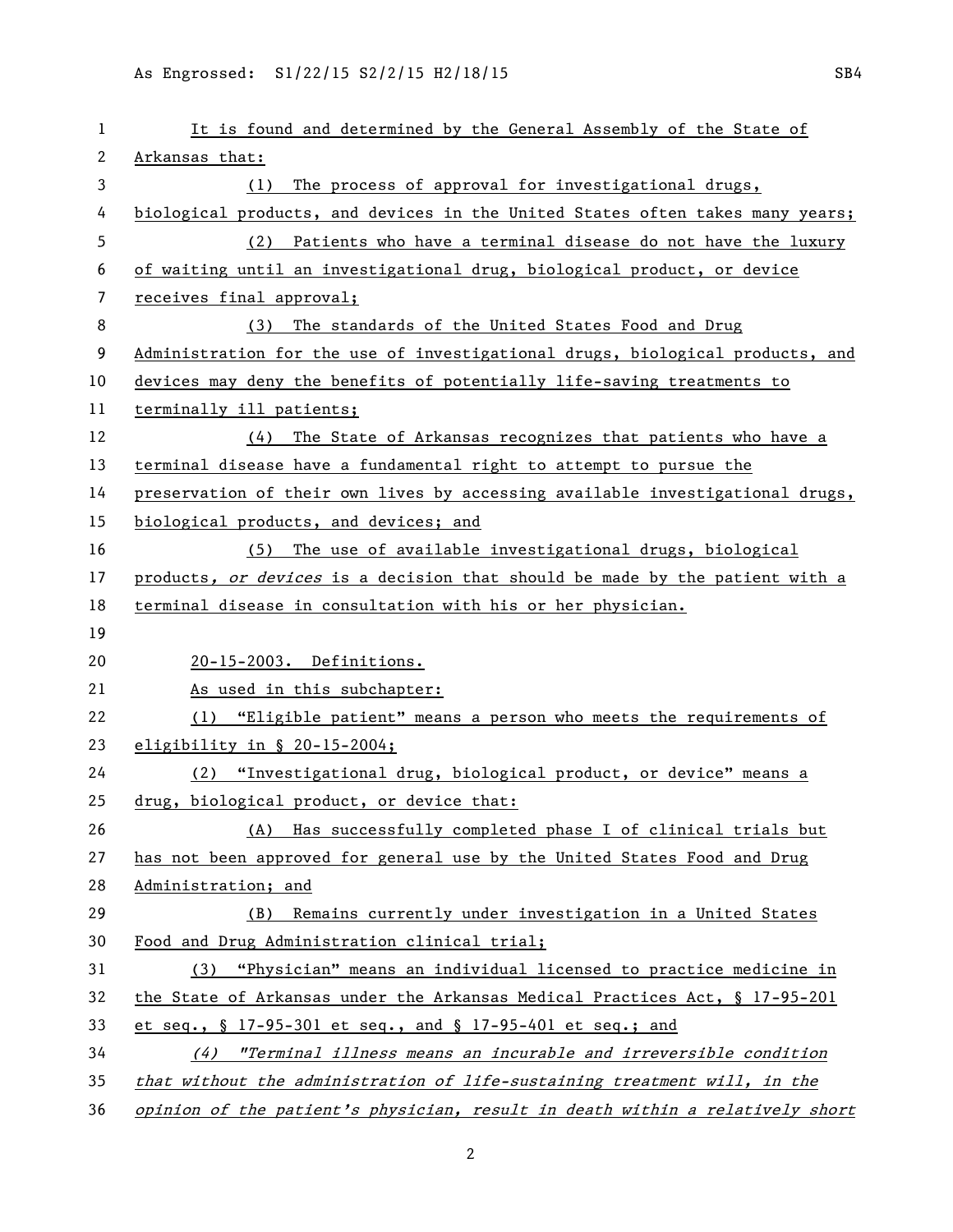| 1  | time.                                                                         |
|----|-------------------------------------------------------------------------------|
| 2  |                                                                               |
| 3  | 20-15-2004. Eligibility.                                                      |
| 4  | In order for a patient to access an investigational drug, biological          |
| 5  | product, or device under this subchapter, a physician must document in the    |
| 6  | patient's medical record and chart that the patient:                          |
| 7  | Has a terminal illness;<br>(1)                                                |
| 8  | (2) Has a determination from a qualified physician that the                   |
| 9  | patient has no comparable or satisfactory treatment options approved by the   |
| 10 | United States Food and Drug Administration available to treat the terminal    |
| 11 | illness and that the probable risk to the patient from the investigational    |
| 12 | drug, biological product, or device is not greater than the probable risk     |
| 13 | from the terminal illness;                                                    |
| 14 | Has been unable to participate in a clinical trial for the<br>(3)             |
| 15 | terminal illness within one hundred miles (100 mi) of the patient's home      |
| 16 | address, or has not been accepted to the clinical trial within one (1) week   |
| 17 | of the completion of the clinical trial application process;                  |
| 18 | Has been given a <i>prescription</i> by a physician for an<br>(4)             |
| 19 | investigational drug, biological product, or device;                          |
| 20 | $(5)(A)$ Has given informed consent in writing for the use of the             |
| 21 | investigational drug, biological product, or device.                          |
| 22 | If the patient is a minor or lacks the mental capacity<br>(B)                 |
| 23 | to provide informed consent, a parent or legal guardian may provide informed  |
| 24 | consent on the patient's behalf; and                                          |
| 25 | (6) Has received written documentation from a physician that the              |
| 26 | patient meets the requirements of this subchapter.                            |
| 27 |                                                                               |
| 28 | 20-15-2005. Availability.                                                     |
| 29 | A manufacturer of an investigational drug, biological product, or             |
| 30 | device may, but is not required to, make its investigational drug, biological |
| 31 | product, or device available to eligible patients under this subchapter.      |
| 32 |                                                                               |
| 33 | 20-15-2006. Costs.                                                            |
| 34 | (a) A manufacturer of an investigational drug, biological product, or         |
| 35 | device may:                                                                   |
| 36 | (1) Provide an investigational drug, biological product, or                   |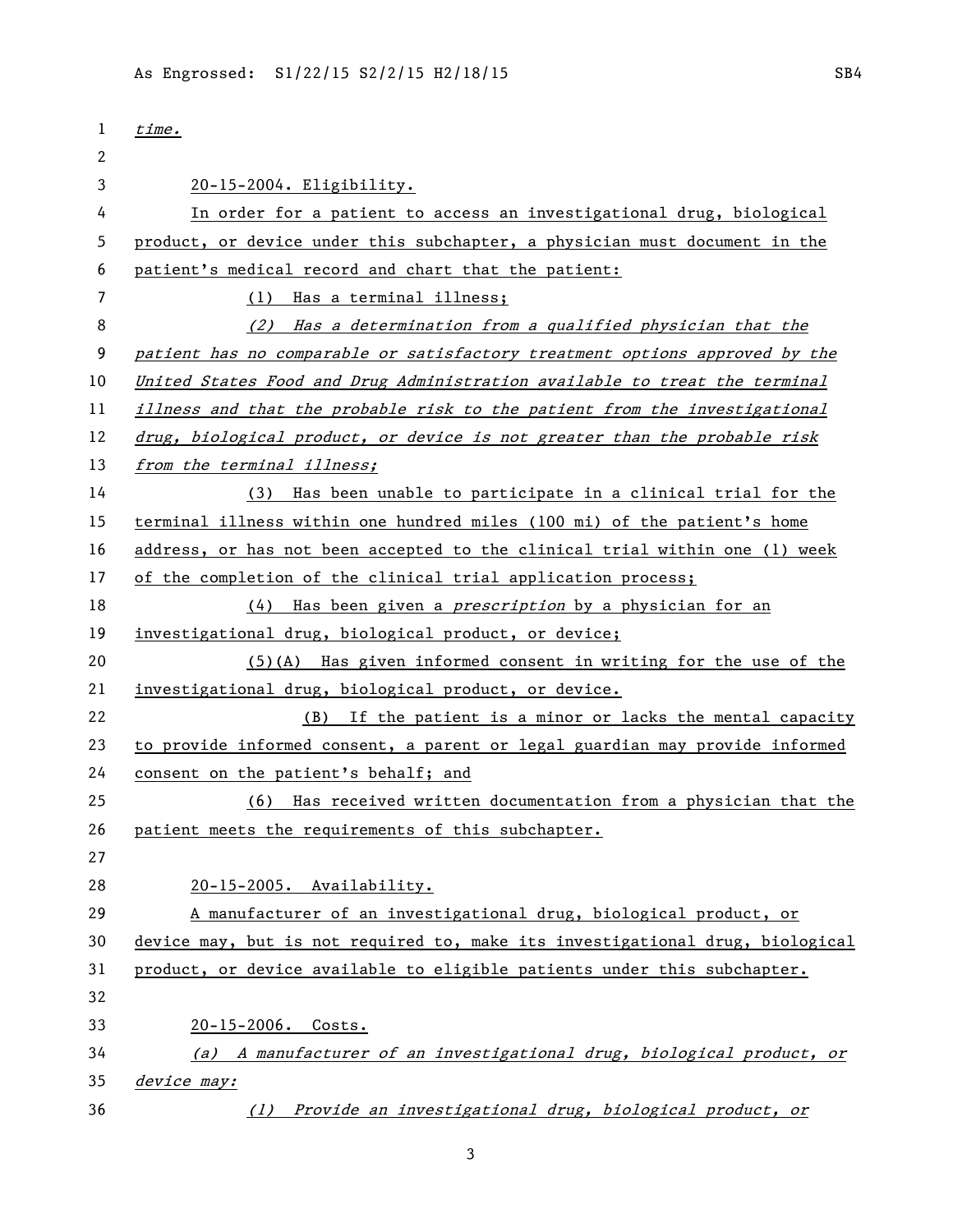As Engrossed: S1/22/15 S2/2/15 H2/18/15 SB4

| 1  | device to an eligible patient without receiving compensation; or              |
|----|-------------------------------------------------------------------------------|
| 2  | $(2)(A)$ Require an eligible patient to pay the costs associated              |
| 3  | with the manufacture of the investigational drug, biological product, or      |
| 4  | device.                                                                       |
| 5  | (B) As used in this section, "costs associated with the                       |
| 6  | manufacture of the investigational drug, biological product, or device" means |
| 7  | the actual out-of-pocket costs incurred in providing the investigational      |
| 8  | drug, biological product, or device to the patient in the specific case.      |
| 9  | (b) If a patient dies while being treated by an investigational drug,         |
| 10 | biological product, or device, the patient's heirs are not liable for any     |
| 11 | outstanding debt to the manufacturer related to the investigational drug,     |
| 12 | biological product, or device.                                                |
| 13 |                                                                               |
| 14 | 20-15-2007. Insurance coverage.                                               |
| 15 | An insurance company:                                                         |
| 16 | (1) May, but is not required to, provide coverage for an                      |
| 17 | investigational drug, biological product, or device; and                      |
| 18 | (2) Shall not deny coverage for an item or service that is                    |
| 19 | otherwise covered by an insurance contract between the eligible person and an |
| 20 | <i>insurance company.</i>                                                     |
| 21 |                                                                               |
| 22 | 20-15-2008. Prohibited sanctions.                                             |
| 23 | The recommendation, prescription, treatment, or participation in the          |
| 24 | treatment of a terminal illness with an investigational drug, biological      |
| 25 | product, or device shall not permit:                                          |
| 26 | (1) A licensing board to revoke a license, fail to renew a                    |
| 27 | license, or take any other action against a physician's license;              |
| 28 | (2) A state agency or licensing board to revoke a license, fail               |
| 29 | to renew a license, or take any other action against:                         |
| 30 | (A) A medical professional licensed under state law; or                       |
| 31 | A hospital licensed under § 20-9-213; or<br>(B)                               |
| 32 | (3) An action against a hospital's Medicare certification.                    |
| 33 |                                                                               |
| 34 | 20-15-2009. Remedy.                                                           |
| 35 | The counseling, advice, or recommendation by a medical professional who       |
| 36 | is licensed under the state law is not a violation of this subchapter.        |